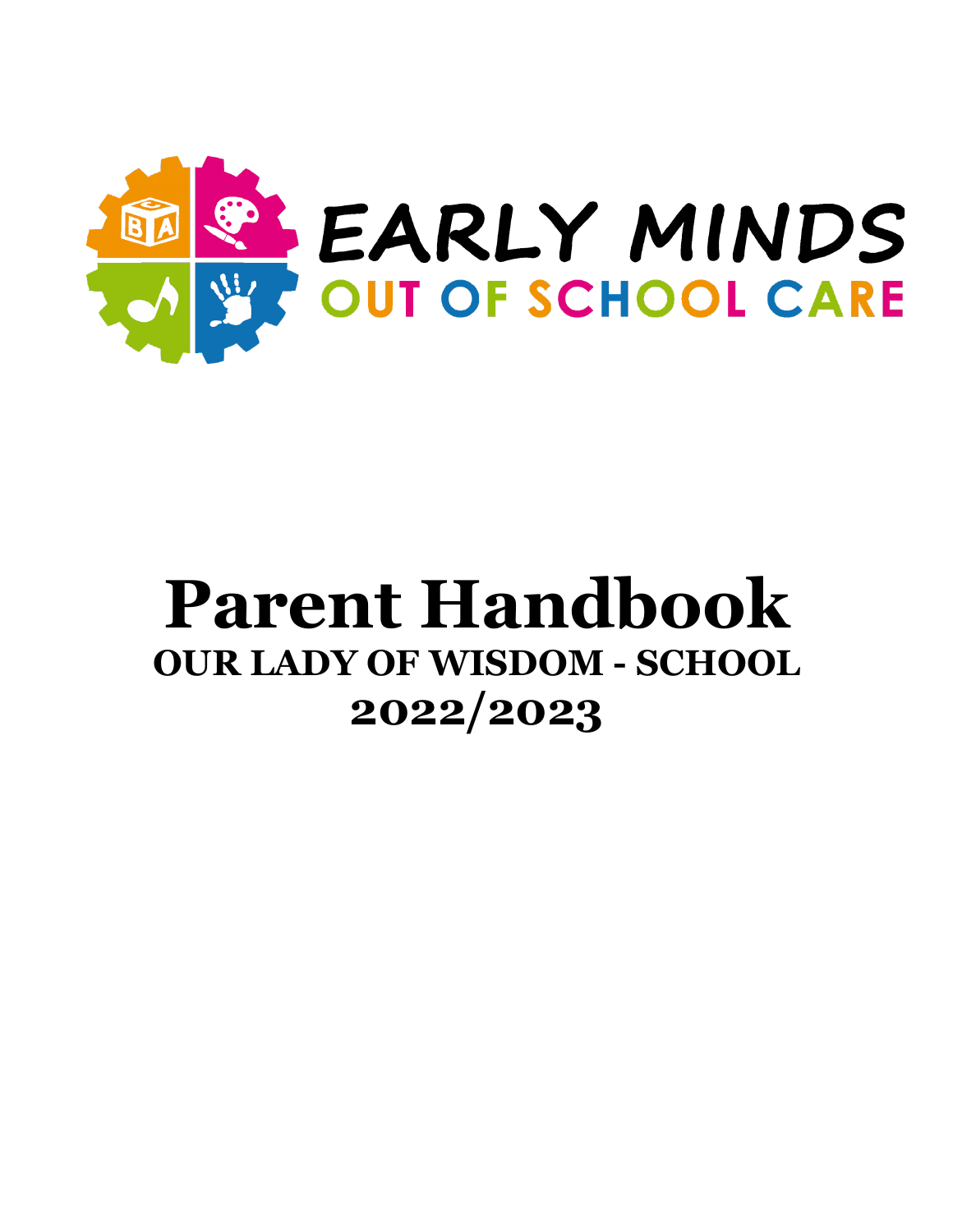Thank you for choosing Early Minds Out of School Care. Below are our policies and procedures we follow.

## **Philosophy:**

At Early Minds, we believe every child deserves a unique and inclusive learning experience. Our program will be a safe and caring environment that will allow children to explore new learning capabilities. Through our play-based program, children will feel empowered to independently take the lead and allow them to develop to their full potential.

Early Minds uses a 'structured with flexibility' approach when designing and developing our curriculum. We are committed to fostering relationships between children, staff, parents, and our community to support the child's optimal development.

Our open play-based environment fosters a child's curiosity for learning, where the leaders and children work together in planning engaging age-appropriate activities. Leaders respond to children's exploration, as it brings areas of interest and imagination to our educational curriculum. Leaders are sensitive to the environment around them, ready to make modifications as needed for children's needs.

In our childcare program we meet, promote, and nurture the development needs of all our children regardless of age. We are ensuring that we meet the different needs to create an inclusive environment. In our Out of School Care program, we welcome all children from Kindergarten to Grade 6.

At Early Minds our mental needs are established with a supportive leadership team, allowing the children to foster relationships and explore their personal intellectual needs and cognitive development with confidence in a safe and positive environment. Our program will encourage children to grow and be proud of their unique identity and have a strong self-esteem to be honored in who they are and will become.

To promote the mental needs in our program our leadership team plans daily team building activities and discussions. Where children are involved in communication by sharing ideas, becoming leaders, and working as a large group. During these activities our leaders use positive self-regulation skills such as visuals schedules, Zones of Regulation and Kelso Choice to help our children adapt when participating in various activities.

Allowing children to have the freedom to become leaders is very important to us. Our team works together alongside the children to create planning that meets diverse interests. At Early Minds we entrust our children to choose activities that they enjoy most. Every day they can explore and develop their own interests through creative arts, social interactions, science/STEM, large group, and physical activities.

#### **School Year:**

Early Minds Out of School Care programming begins in September and ends in June. Start date is based on the school calendar. Kindercare programming starts during **or** after staggered entry for your child.

Early Minds follows the same calendar year as the school your child attends. Early Minds operates on most P.D. Days unless otherwise specified.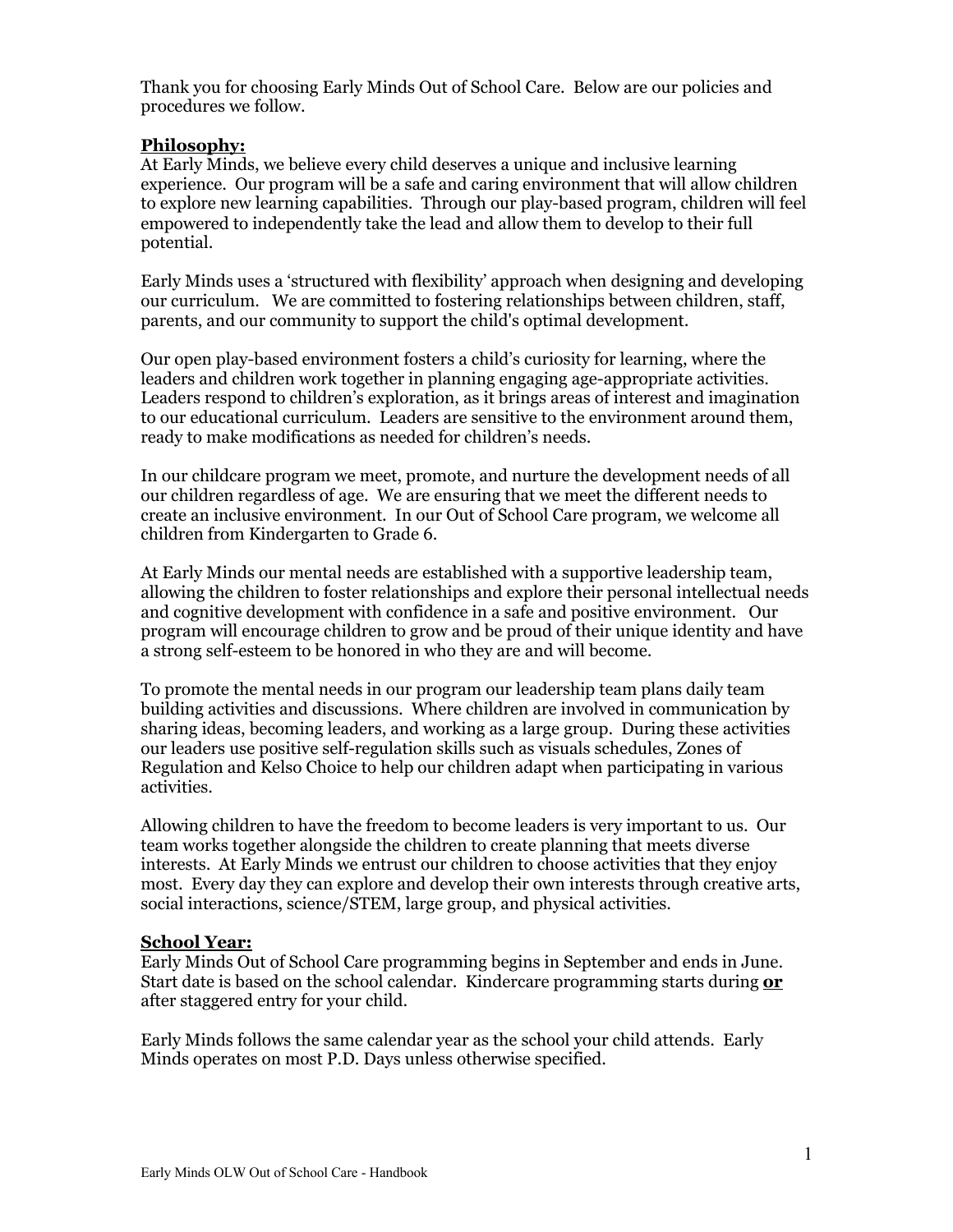#### **Program Hours of Operations:** Monday – Friday (Early Dismissal on Friday)

*AM Program:* 7:00am – 8:45am

*PM Program:* 3:35pm – 5:45pm (Monday - Thursday) 2:00pm - 5:45pm (Friday)

½ Day Kindercare Program: 7:00am – 12:50pm (Monday - Thursday) 3:35pm – 5:45pm

7:00am – 11:50am (Friday) 2:00pm – 5:45pm

# **School Year:**

Early Minds follows the same calendar year as the school your child attends. Early Minds operates on most P.D. Days unless otherwise specified.

# **Holidays and Closures:**

Early Minds is closed on the following statutory and civic holidays:

- Labour Day
- National Day for Truth and Reconciliation
- Thanksgiving
- Remembrance Day
- Christmas
- New Years
- Family Day
- Good Friday
- Easter Monday
- Victoria Day

Christmas Break (December 22 - January 8) – **CLOSED** *\*Dates are subject to change* Spring Break – (April 7 –April 16) – **CLOSED** *\*Dates are subject to change*

# **Weather Closure:**

Early Minds follows the school's policy on weather conditions and closures. Should we experience severe weather conditions, and the school closes, Early Minds' programs will also be closed. A phone call or email will be used to communicate with parents should this occur. If you are not sure if the program is running, please feel free to call Sabrina at 403-966-5328. Our voicemail will indicate closure of our programs.

# **Registration:**

A registration form must be filled out and submitted to Early Minds Out of School Care. All registrations will be taken on a first-come first-served basis.

Please note that Early Minds does not confirm your spot in our program until all documentation and fees are received.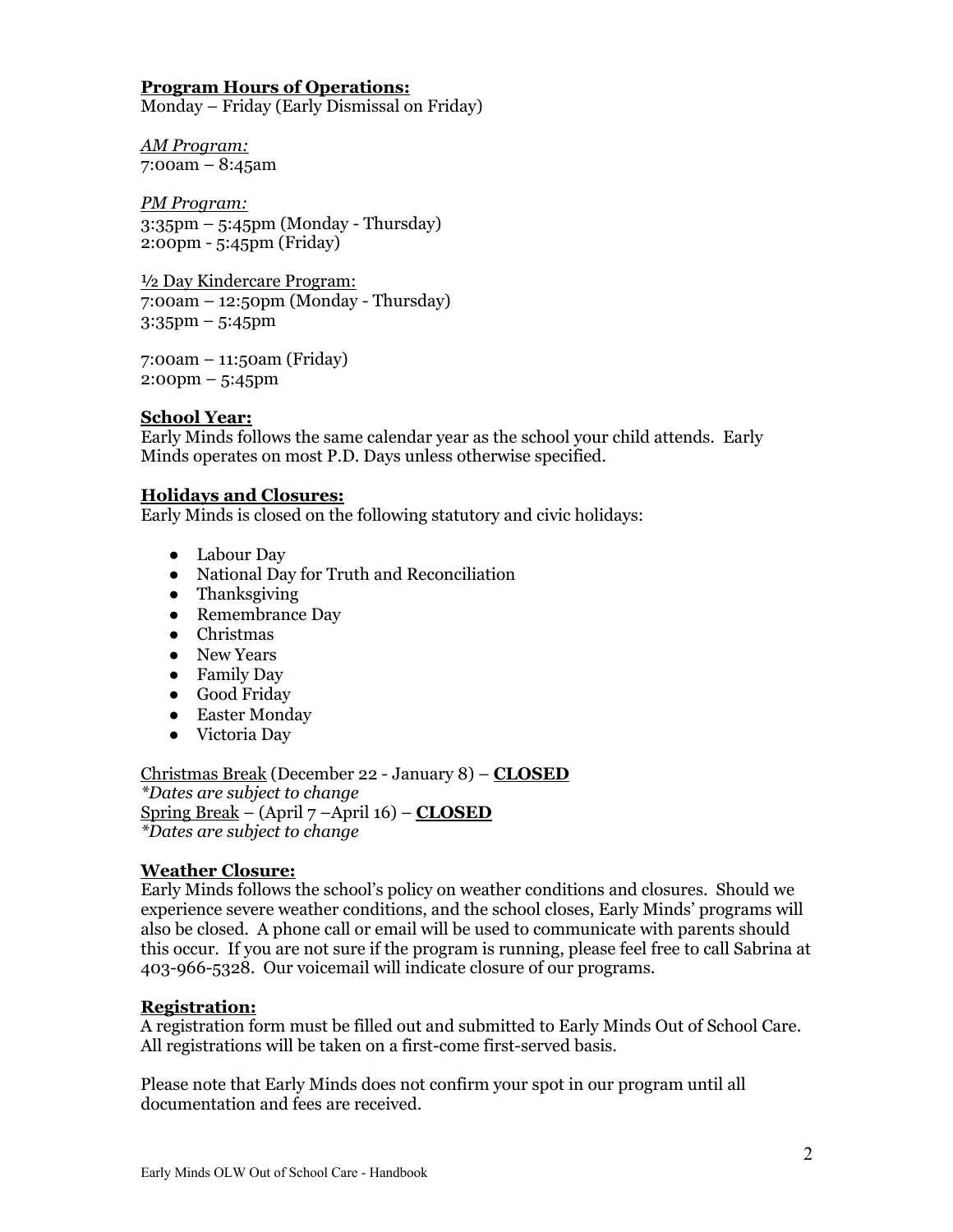# **Fee Schedule:**

Early Minds Out of School Care payments are from September 1- May. Monthly payments are made via Pre-Authorized Debit. Your deposit payment will cover your final month of fees (June).

Monthly fees are not affected by sudden school closures, holiday closures, vacations, extended absences, illnesses, etc.

**A 1 month deposit (non-refundable) is required at the time of registration. There is also a one-time yearly registration fee of \$75 (non-refundable).** This can be paid by email transfer to  $\frac{info@earlymindspreschool.ca}{info@carlymindspreschool.ca}$  at the time of registration.

# **Federal-Provincial Childcare Affordability Grant - KINDERCARE ONLY:**

The Alberta Government is providing an affordability grant to licensed kindercare programs to help lower monthly programming fees for registered families. The \$450/month (Full Time Care ONLY) grant is reflected in the programming fees on our registration form. Should, at any point, the government take away this affordability grant, parents will be responsible to pay the \$450.00 difference each month.

# **Subsidy:**

Subsidy is available for families from Kindergarten - Grade 6. Families that qualify can receive an additional discount off their monthly programming fees. It is the parent's responsibility to apply for this government subsidy program. To apply for subsidy please visit https://www.alberta.ca/child-care-subsidy.aspx. When filling out the subsidy form please choose **EARLY MINDS OUT OF SCHOOL CARE – OLW.**

Parents are responsible to pay for all fees until approval is received and your child is posted in our system.

# **Discounts:**

10 % will be given to a family that has 3 or more children in our program at one time. The discount will apply to the 3<sup>rd</sup> child's fee. This will only apply to full time fees.

# **NSF Fees:**

A fee of \$35 will be charged on all NSF cheques. If this occurs, Early Minds will require this fee to be paid in cash within 7 days of being notified. Failure to comply may result in Early Minds terminating your child from our program until the fees are paid in full.

# **Late Payments:**

A fee of \$35/day will be charged on all late payments. If this occurs, Early Minds will require this fee to be paid in cash within 7 days of being notified. Failure to comply may result in Early Minds terminating your child from our program until the fees are paid in full.

# **Withdraw Program Policy:**

Should you choose to withdraw your child from the program, 1 month written notice must be given prior to the  $25<sup>th</sup>$  of the month prior to termination. Verbal withdrawals are not accepted. Please email your withdrawal letter to info@earlymindspreschool.ca. **Withdrawals are subjected to a \$75 administration fee.** 

Early Minds reserves the right to withdraw a child from our program if the following should occur:

● Fees not paid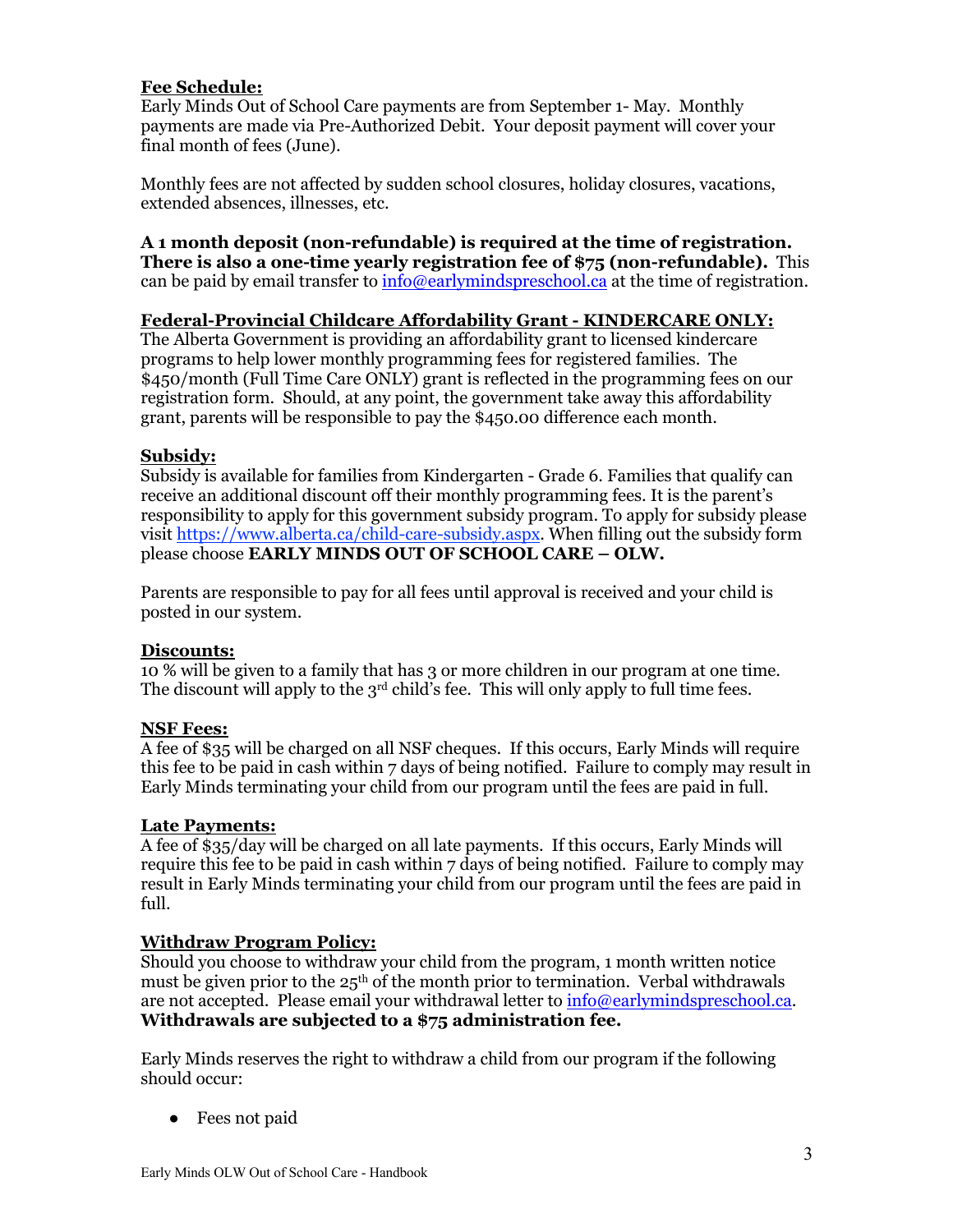- Parent expressing aggressive behaviours to the staff, students, or fellow parents/families
- Child expressing continuous and severe aggressive behaviour
- Frequent late pick-ups

## **Daily Schedule:**

At Early Minds we follow a structured play-based program. Below is what a typical day in our program looks like. We will be having theme weeks (class parties, gym, and special guests), in which case our typical daily routine may change.

| <b>MORNING</b>                                                                                                                                                  |
|-----------------------------------------------------------------------------------------------------------------------------------------------------------------|
| <b>Open</b>                                                                                                                                                     |
| Parents sign in child                                                                                                                                           |
| Hand washing and morning snack                                                                                                                                  |
| Free play (various centers such as, crafts, puzzles, reading, dramatic play)                                                                                    |
| Clean up                                                                                                                                                        |
| Prepare to leave for school. Children are now under schools supervision until bell rings.                                                                       |
| <b>AFTERNOON</b>                                                                                                                                                |
| Open                                                                                                                                                            |
| Staff sign in children                                                                                                                                          |
| Hand washing and afternoon snack                                                                                                                                |
| Free Play (various centers and leader lead activities such as crafts, puzzles, reading, homework help, dramatic play,<br>outdoor time, games, gym/active games) |
| Clean up, prepare for children to leave                                                                                                                         |
| Close                                                                                                                                                           |

# **Snacks & Lunch:**

Early Minds does not supply snacks or lunch for your child. Please send your child with his or her own snacks and/or lunch. Early Minds is a **NUT FREE** program. Please ensure that no snacks or lunches contain nuts. If any snacks or lunches are not clearly labelled, and no note is left from the parents confirming it is nut free, your child will not be allowed to eat it.

Please ensure that your child's snack/lunch kit is clearly labelled with his or her name.

Parents need to ensure that their children are provided with healthy food choices. No pop or candy is permitted. We would like to encourage water, fruits and veggies. Also, please ensure your child has adequate snacks for both AM and PM snack times, and lunch for full and half day programs.

For P.D. days and field trips please ensure that your child is provided with a disposable lunch.

# **Homework:**

Children will have the opportunity to complete any homework they were given from their daily class. Parents will need to advise the staff if they would prefer their children to not complete their homework assignments in our program.

# **Outdoor Activity:**

Our program will allow for the children to have outdoor play each day (weather permitting). Early Minds follows the school's policy on weather conditions.

Parents are responsible to ensure that children are provided with the appropriate outdoor attire based on the weather.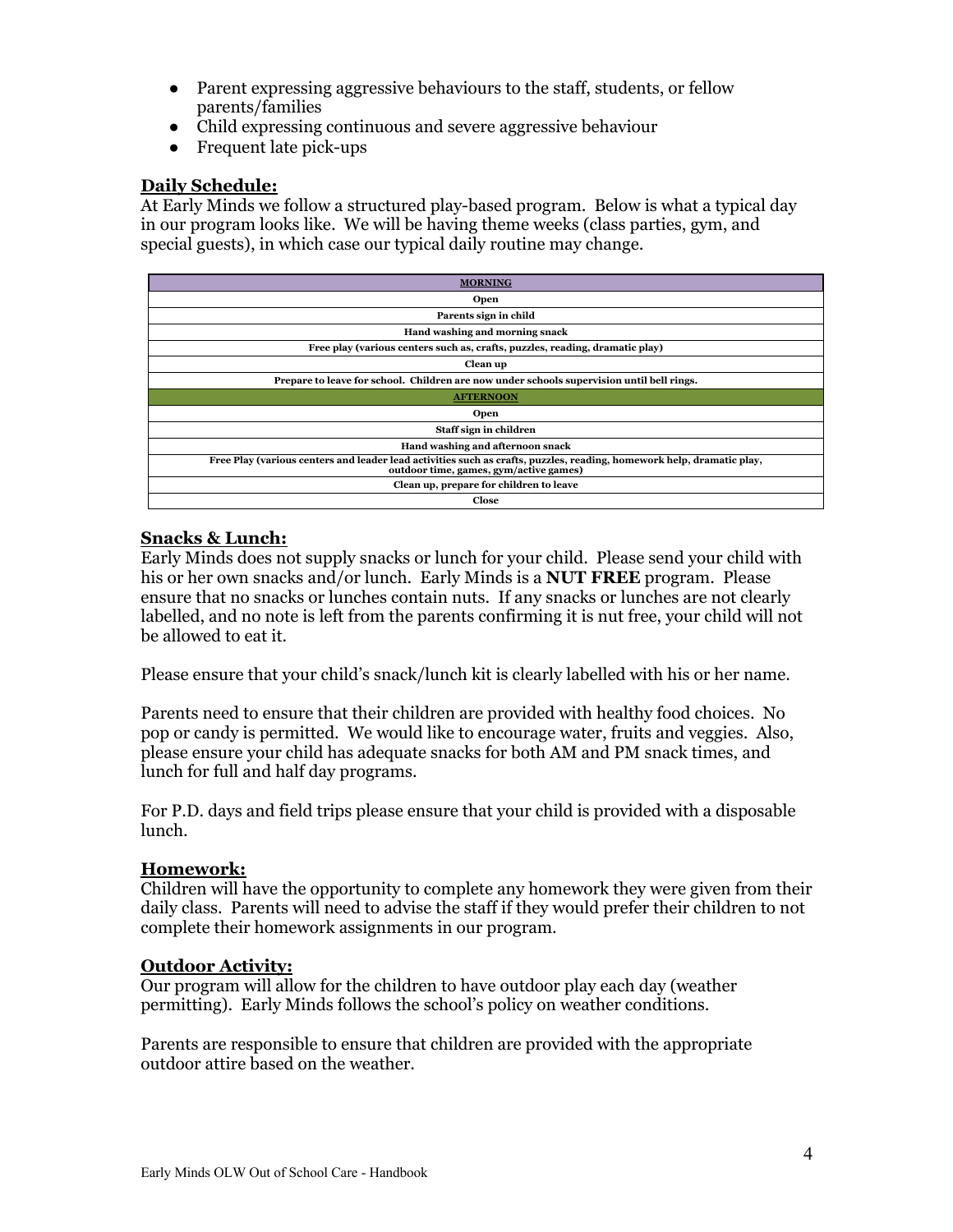# **Absences:**

Should a child be absent from the program or arrive late, parents will need to notify your program directly.

## **Drop off/Pick up:**

Early Minds is open at 7:ooam and closes at 6:00pm. Children are not permitted on the premises outside of these hours.

Parents are responsible to pick and drop their child up at the program entrance where the transfer of care will begin.

Early Minds will not tolerate late pick-ups. A fee of \$25 for every 10 minutes you are late will be charged to you. Failure to pay the late fee may result in your child being terminated from our program.

If for any unforeseen reason a parent is late, it is expected that the program will be contacted. Late charges will apply. If the parents can not be contacted, the program staff will contact the emergency contacts or contact Alberta Family and Social Services and the local police.

Failure to abide by our above policy could lead to suspension or termination in our program.

## **Sign In/Sign out:**

A parent or authorized person is required to sign the child in and out prior to the child entering or leaving our program. This is mandatory. This will also allow us to communicate any important information.

Early Minds is not liable for any child dropped off outside our program, or if a person has not followed our sign in/out policy.

# **Authorized People:**

Only the people listed on the registration and pick up consent form will be authorized to pick up your child from our program. All authorized people must present a government issued picture ID for the staff to verify with the file in order to release the child to them. Should your authorized person change at any time you are responsible to notify us in writing.

#### **Child Guidance Policy:**

At Early Minds Out of School Care we want to see happy and active children, but on occasion problems arise. Our policy is based on self-discipline. Our teachers will assist the children to take the right steps to solve the problem on their own, providing positive reinforcement.

Should a child's behaviour interfere with the other children, Early Minds teachers will carry out other positive actions to deal with the situation, such as:

• Redirecting the child to a quiet space, providing them with a book, or another calming activity. Once the child has calmed down, they will be able to return to the class activity.

Early Minds will not tolerate any child showing aggression to other children in the class. This includes biting, hitting, pushing, etc. Should this problem arise, we will notify the parent and come up with a solution on how to stop that behaviour. If a child continues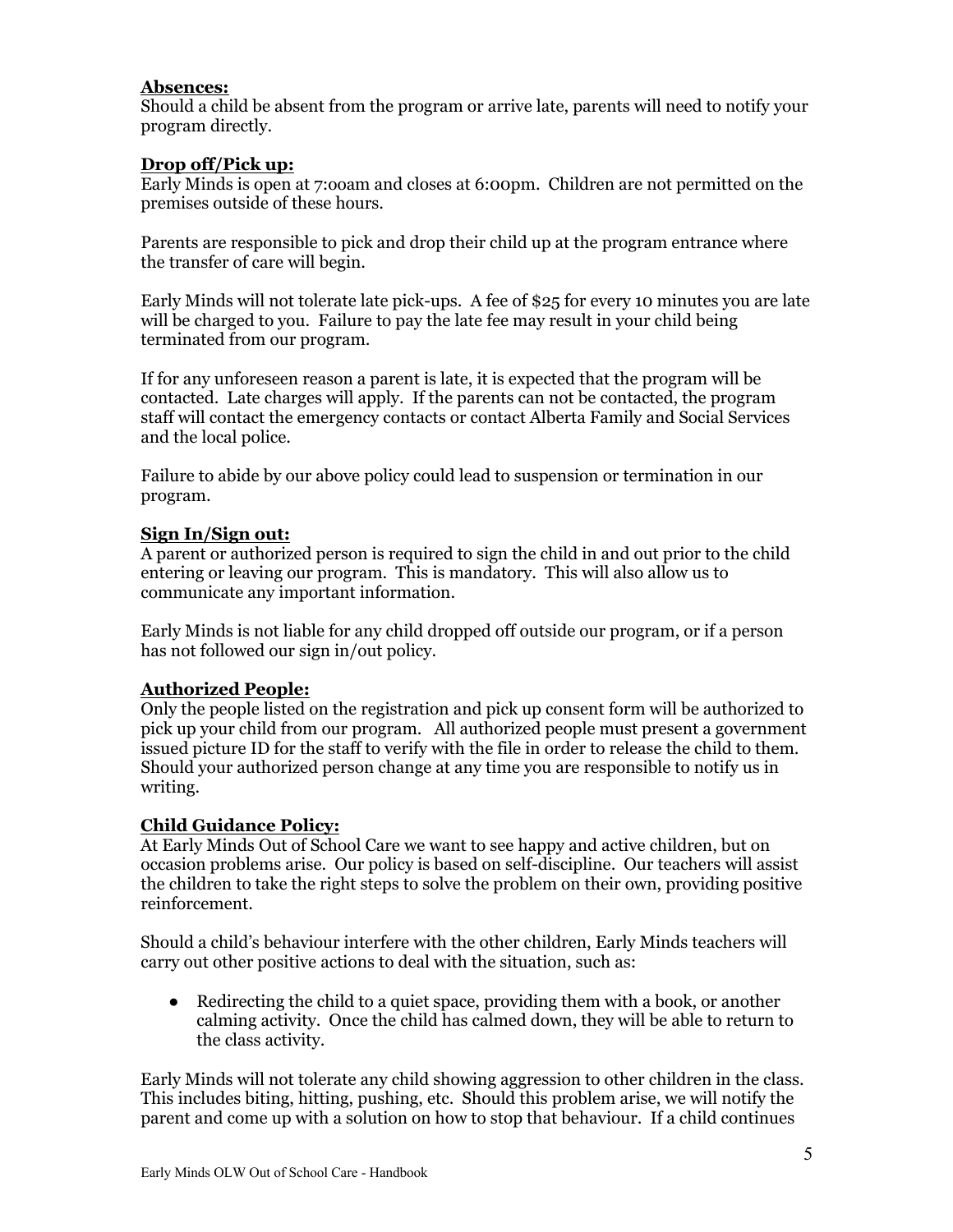to show aggression, putting the other children in harm, Early Minds has the right to terminate that child from our program until the aggression has stopped.

Under **NO CIRCUMSTANCES** will Early Minds inflict any form of physical, verbal, or emotional abuse on children, deny or threaten to deny any necessities, or permit the use of any form of physical restraint, confinement, or isolation as per the Child Care Licensing regulation.

Our Child Guidance Policy is communicated to all staff members, parents, and children.

## **Illness:**

At Early Minds, children **WILL NOT** be able to attend the program if they are ill. An ill child is defined as a child who shows any of the following symptoms:

- Vomiting, fever, diarrhea, or a new unexplained rash or severe cough
- Requiring greater care and attention than can be provided without compromising the care of the other children in the program
- Having or displaying any other illness or symptom a staff member knows (or believes) may indicate that the child poses a health risk to persons on the program premises

Some examples of illness are:

- Fevers of 37.5 degrees C or higher
- Vomiting with two of more episodes in the last  $24$  hours
- Diarrhea or loose stool with two or more in the last 4 hours
- Continuous coughing, hacking, and runny nose with coloured discharge
- Strep throat or other Streptococcal infections
- Rashes
- Pink eye
- Lice
- Chicken pox, mumps, measles, influenza, etc.

Parents are asked to notify the program either by phone or email if their child is ill and unable to attend. Parents are also required to let the program know immediately if their child is diagnosed with any contagious conditions (i.e. measles, head lice, pink eye, mumps, chicken pox, etc.) so we can inform the other parents to watch for any symptoms in their child.

Should a child come to the program with an illness, or become ill at school, the school will notify the parent, legal guardian, or emergency contact immediately. You will be asked to pick up the child immediately. We will ensure the sick child is kept as far away from other children as possible, with staff supervision.

A child may return to the program if Early Minds is satisfied that the child does not pose a health risk to other children or staff. A parent may also provide Early Minds with a physician note, or a parent can report to Early Minds that the child has been symptomfree for a period of not less than 24 hours.

## **Covid Policy:**

Under no circumstances should a child be sent to our programs while experiencing any symptoms of COVID-19.

Should a child develop symptoms while at the facility, the child will be isolated in a designated area. Parents will be notified for immediate pick up.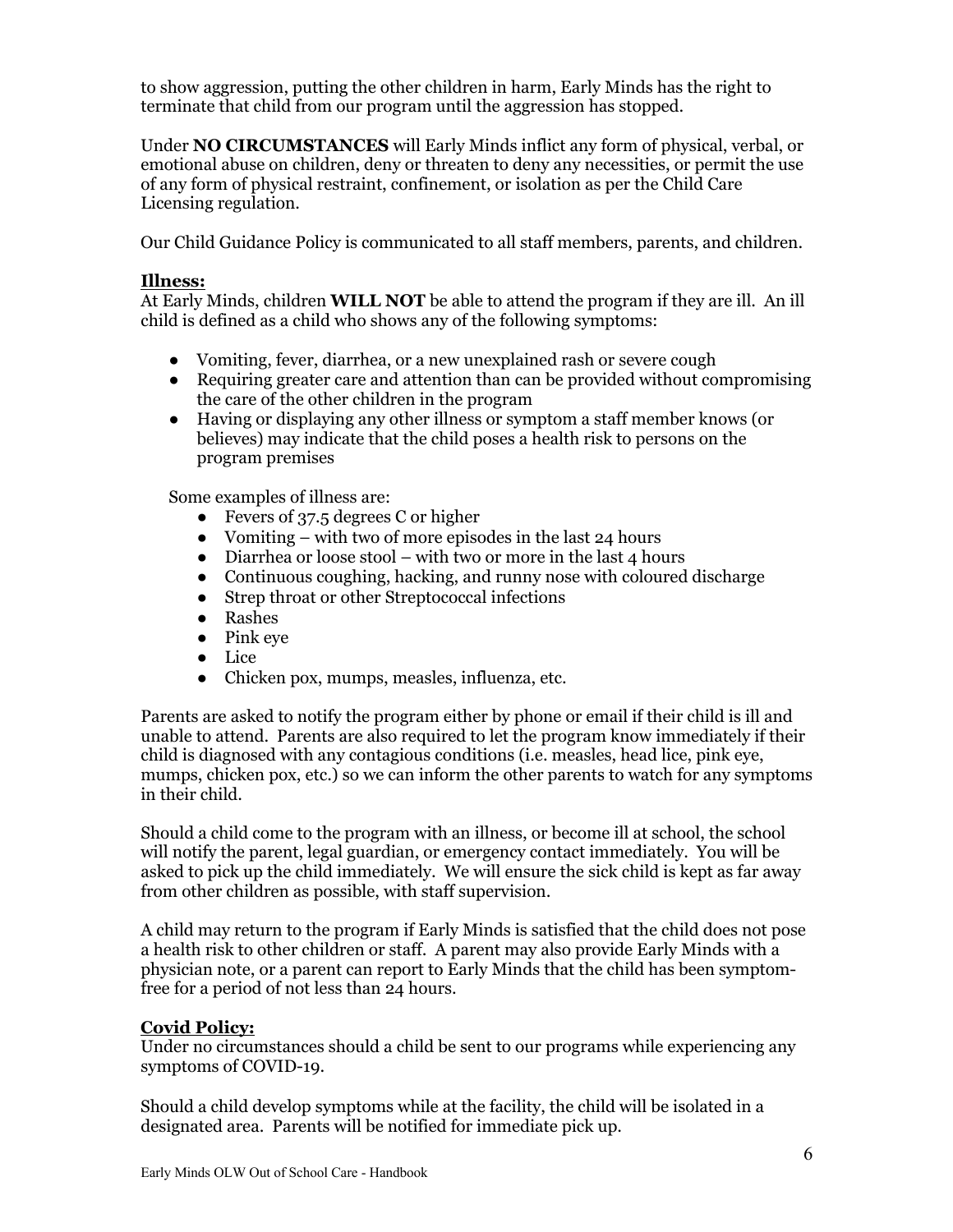Some children may have an underlying health condition such as allergies, asthma etc., which can show symptoms of COVID- 19. Please ensure that we have written documentation of these conditions as this will allow us to be able to determine the best course of action should symptoms develop.

Early Minds does not provide credit or refunds for temporary absences (vacations, extended absences, illness, Covid Closures, Covid related illnesses, etc.).

## **Medication:**

If a child requires medication to be taken while he/she is in the care of Early Minds, the medicine needs to be in the original container and clearly labelled with the child's name, physician, name of medication, and the dosage amount. A parent consent form will need to be filled out prior to Early Minds administering any medication. We will not administer medication unless the parent has given it for a 24 hour period first.

## **Vaccinations:**

If you have chosen not to vaccinate your child, please note they may be at higher risk to contract a disease.

## **Emergency Evacuation/Fire Drills:**

In the case of an emergency, all children will be evacuated from the building and taken by staff to our safe designated location. Staff will have a portable attendance record with them and will account for every child. Parents will be contacted if they are required to come pick up their child.

Early Minds will conduct monthly fire drills. The children and staff will follow the evacuation procedure. Parents will be notified when fire drills will take place.

#### **Emergency Program Closure:**

Should the program be closed for an emergency or unforeseen circumstance, the staff will ensure all parents receive a phone call, text message, or email regarding the closure. Our staff will make every effort to make sure all parents are notified in a timely manner.

#### **Safety:**

Early Minds takes the safety of the children seriously. The staff will ensure that all children that enter our program will have a safe place to enjoy. Whenever we leave the premises (including daily outdoor play) we ensure that all staff carry walkie-talkies so they can communicate any emergencies immediately.

#### **Smoking Policy:**

Smoking is not allowed on the premises of any Early Minds program at any time

#### **Respect Policy:**

Early Minds is committed to providing a safe and secure environment. All members of our program are to treat each other with respect. Parents, students, and staff must abide by this policy at all times.

#### **Bully Free Zone:**

Early Minds will not tolerate bullying in any form. We promote a Bully Free Zone where children, staff, and families can feel safe. Bullying is not only verbal and physical. This also includes cyber bullying and indirect bullying.